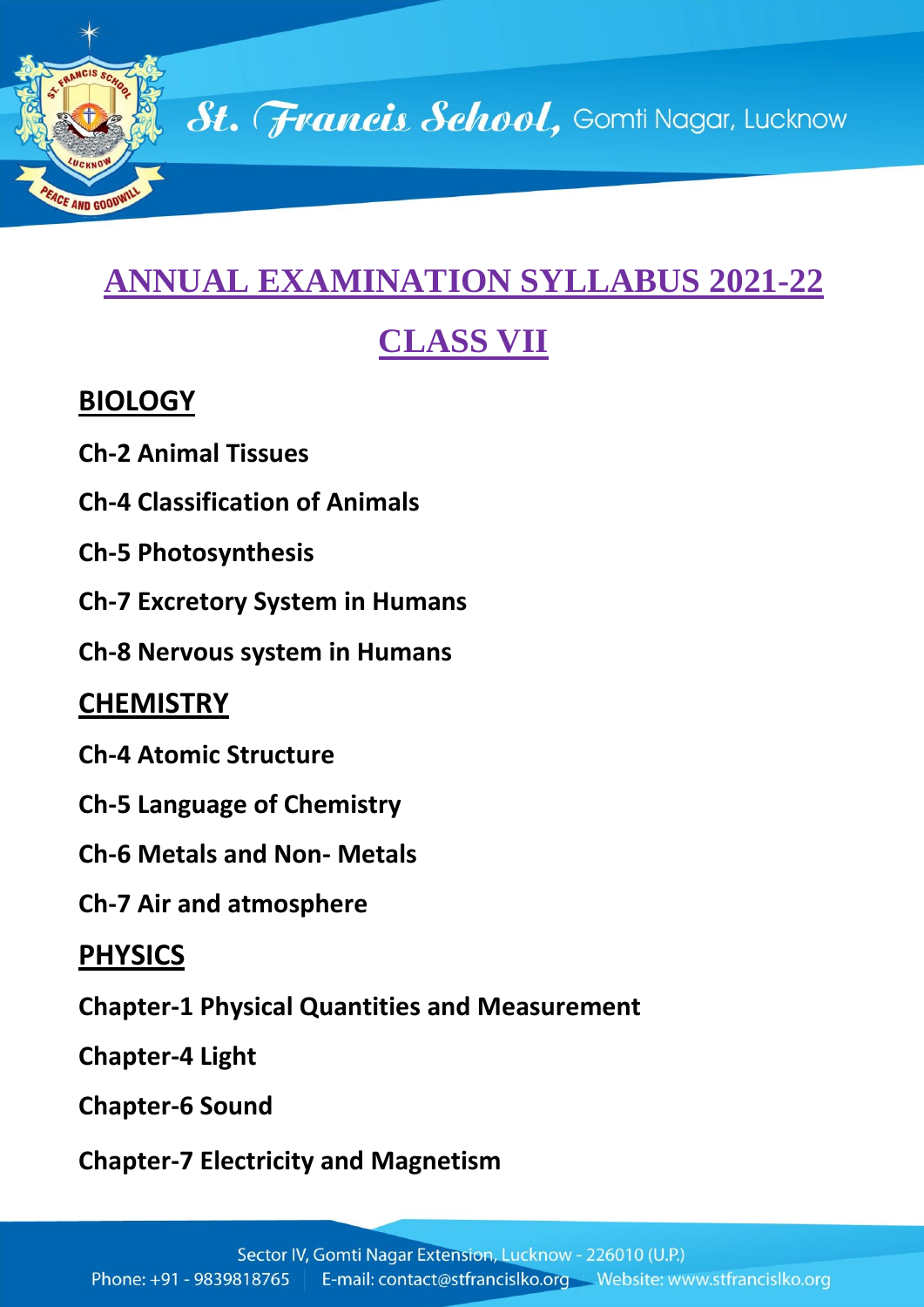

# **Mathematics**

- **1.** Ch -4 Exponents
- **2.** Ch -7 Percentage
- **3.** Ch -9 Profit, Loss and Discount
- **4.** Ch -10 Simple Interest
- **5.** Ch-11 Fundamental concepts of Algebra
- **6.** Ch- 12 Linera equations and Inequations Ex 12.1
- **7.** Ch -13 Understanding shapes (Lines and Angles)
- **8.** Ch -15 Properties of Triangles
- **9.** Ch -18 Perimeter and Area

## **English Literature**

- **1. Ch 3 - The Great Bell**
- **2. Ch 8 - The Last Bargain**
- **3. Ch 13 - The New World**
- **4. Ch 16 - The Holy Panchayat**
- **5. Ch 17 - Lucy Gray**

#### **English Language**

- **1. Ch- 2 - Phrases and Clauses**
- **2. Ch -3 - Affirmative and Negative Sentences**
- **3. Ch- 4 - Interrogative Sentences**
- **4. Ch -9 - Verbs and Kinds**
- **5. Ch -10 - Verbs - Expressing the Present**
- **6. Ch- 11 - Verbs - Expressing the Past**
- **7. Ch- 12 - Verbs - Expressing the Future**
- **8. Ch- 13 - Subject - Verb Agreement**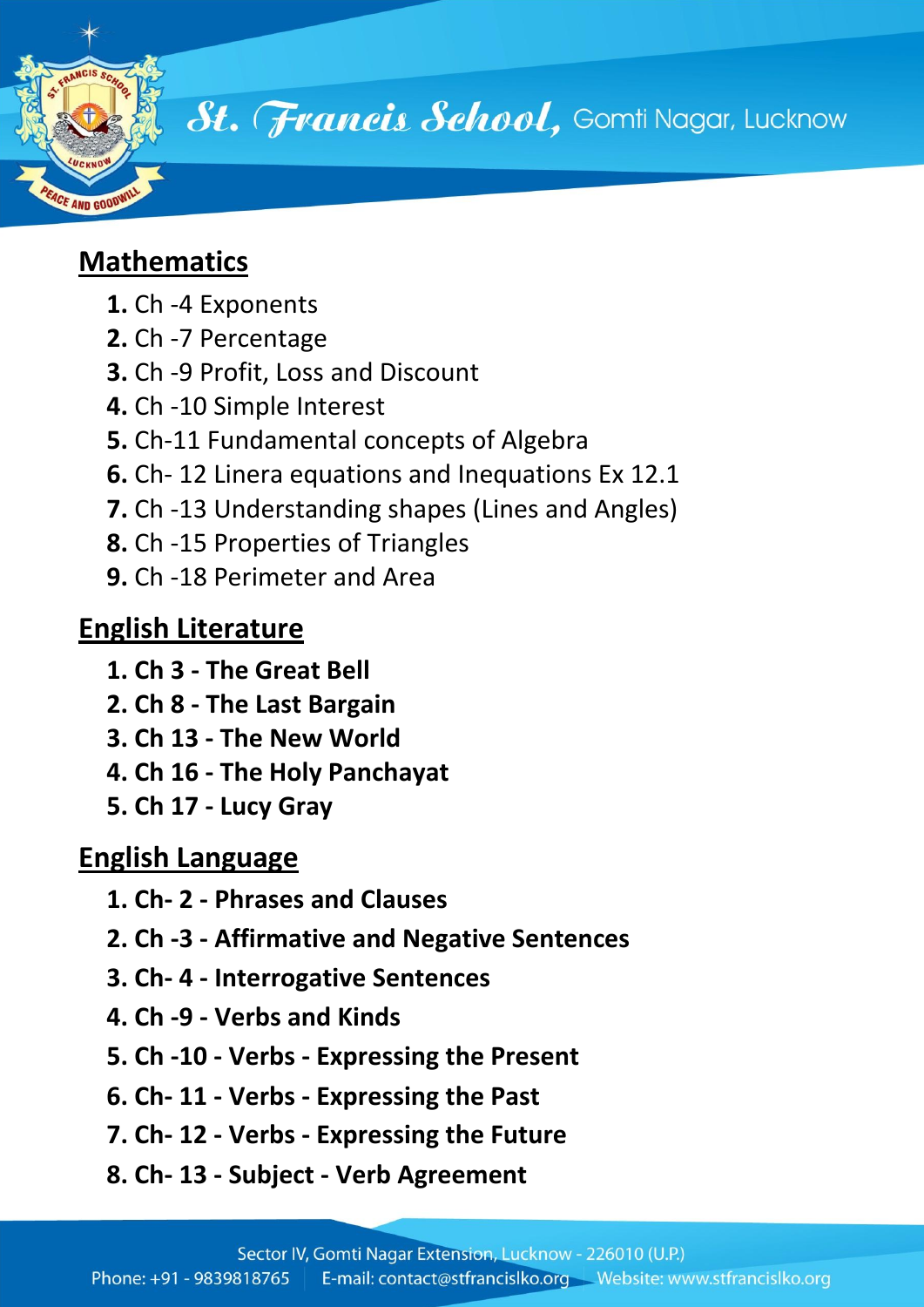

- **9. Ch -14 - Adverbs and Kinds**
- **10. Ch -16 - Conjunction**
- **11. Ch -17 - Articles**
- **12. Ch -18 - Direct and Indirect Speech**

**Formal Letter Writing** 

**Informal Letter Writing**

**Composition** 

**Comprehension**

#### **HISTORY**

- **Chapter-4 The Delhi Sultanate**
- **Chapter-7 The Early Mughals**
- **Chapter-8 Akhbar the Great**

**Chapter-9 Jahangir, Shah Jahan, Aurangzeb and later Mughals**

## **CIVICS**

**Chapter-2 The Fundamental Rights and Duties**

**Chapter-3 The Directive Principles of State Policy**

#### **GEOGRAPHY**

- **1. Chapter 7: Europe**
- **2. Case Study: Tourism in Switzerland**
- **3. Chapter 8: Africa**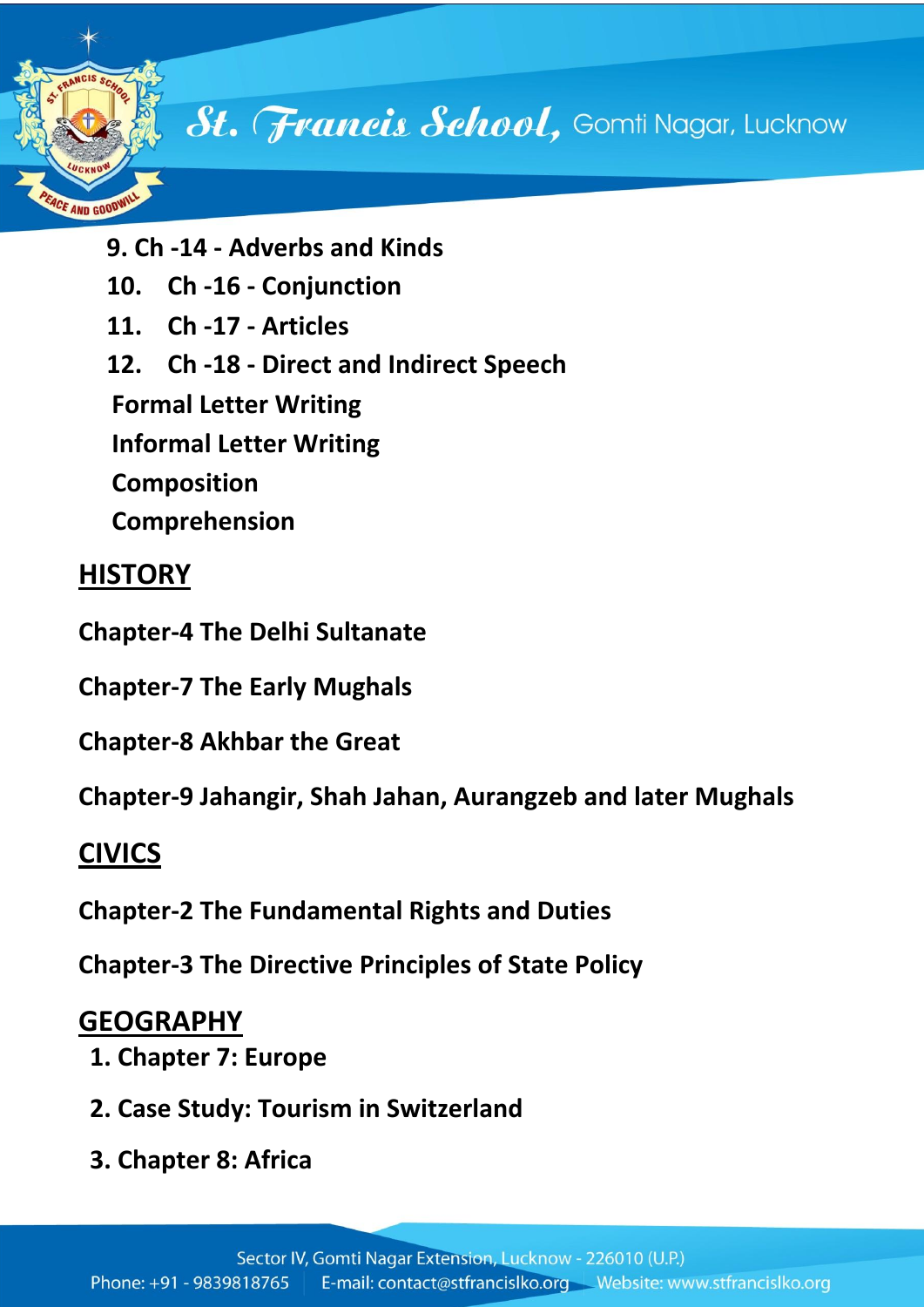

- **4. Case Study: Cocoa Cultivation in Ghana**
- **5. Chapter 10: Antarctica**
- **6. Case Study: Sheep Rearing in Australia**
- **7. Chapter 3: Weather and Climate**

# **COMPUTER**

- **1. Ch-2 Number System.**
- **2. Ch-5 Spreadsheets - An Introduction.**
- **3. Ch-9 Lists and Tables in HTML.**
- **4. Ch-10 More on HTML.**

# **GENERAL KNOWLEDGE**

- **1. Architectural Style and Sculpture Pg-28**
- **2. Eco-friendly terms Pg-30**
- **3. One word Pg- 40**
- **4. Books and their Authors Pg- 44**
- **5. Inventions and Discoveries Pg- 47**
- **6. Netizens Pg-48**
- **7. Cities of the World Pg- 53**
- **8. Pollution Pg- 64**
- **9. General Current Affairs**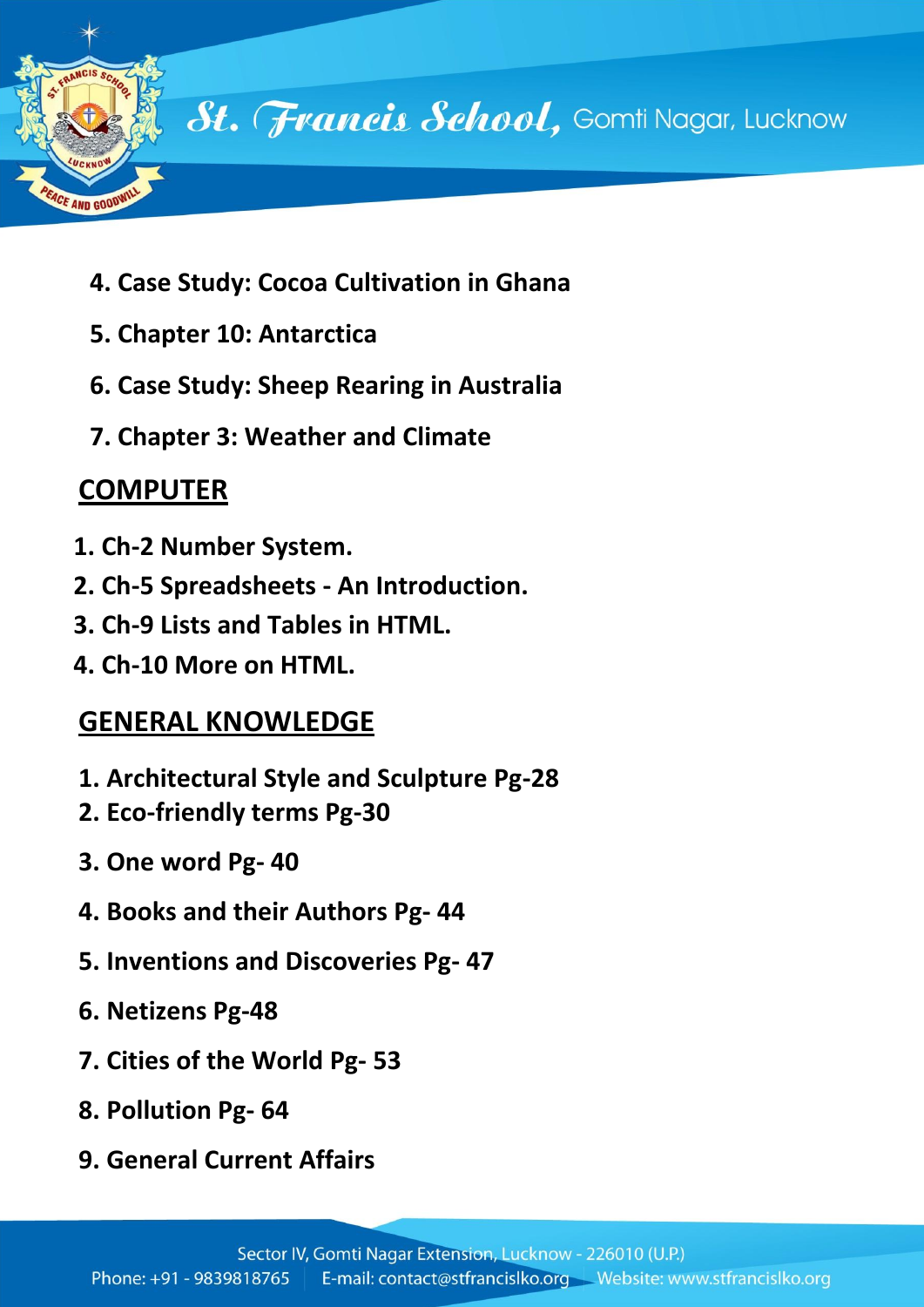![](_page_4_Picture_0.jpeg)

#### **MORAL SCIENCE**

- **Lesson 3- Rising above odds**
- **Lesson 4- Shankar's Revenge**
- **School Prayer of Thursday, Friday and Saturday**

**School Anthem** 

**Country Pledge**

## **HINDI LITERATURE**

- **1.**
- **2.**
- 3. पाठ 16 सुमन एक उपवन के
- **4.**
- 5. पाठ 18 नमक का दरोगा

## **HINDI LANGAUGE**

- 1. पाठ 4– संज्ञा
- **2.**
- **3.**
- **4.** पाठ 14- उपसर्ग और प्रत्यय
- **5.** पाठ 15– विराम चिह्न
- **6.** पाठ 18- अपठित गद्यांश
- 7. पाठ 19- पत्र लेखन
- 8. पाठ 16– शब्द **भंडार**

Sector IV, Gomti Nagar Extension, Lucknow - 226010 (U.P.)